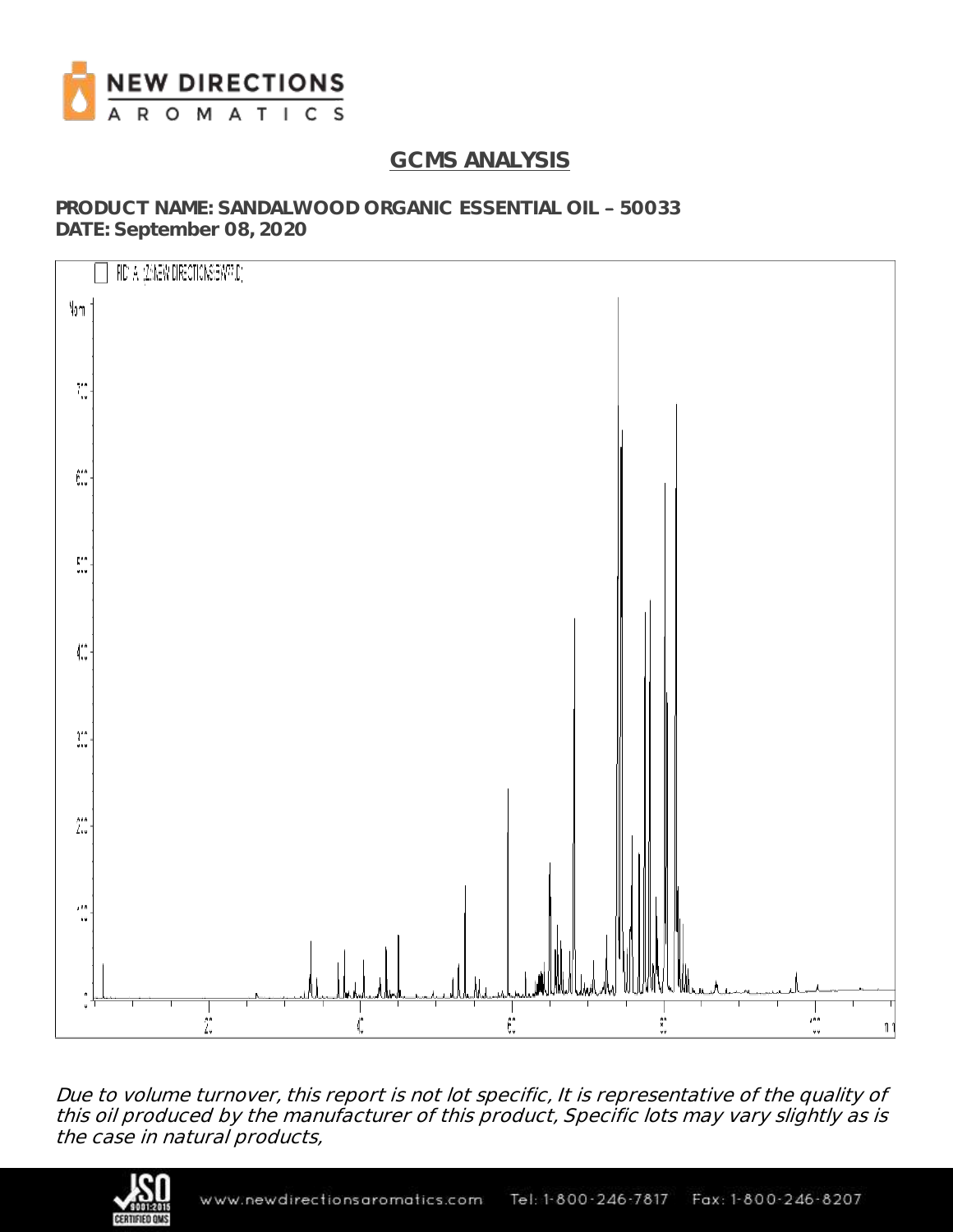

### **PRODUCT NAME: SANDALWOOD ORGANIC ESSENTIAL OIL 50033**

| Peak           | $RT$ (min) | <b>Component name</b>     | $\frac{0}{0}$ |
|----------------|------------|---------------------------|---------------|
| $\mathbf{1}$   | 6,08       | <b>SANTENE</b>            | 0,12          |
| $\overline{2}$ | 26,25      | <b>FURFURAL</b>           | 0,09          |
| $\overline{3}$ | 29,84      | <b>CEDRENE ISOMER</b>     | 0,01          |
| $\overline{4}$ | 31,26      | <b>BERGAMOTENE ISOMER</b> | 0,01          |
| 5              | 32,13      | <b>CEDRENE ISOMER</b>     | 0,02          |
| $\overline{6}$ | 32,58      | <b>BERGAMOTENE ISOMER</b> | 0,06          |
| $\overline{7}$ | 33,26      | alpha-CEDRENE             | 0,18          |
| $\bf 8$        | 33,45      | alpha-SANTALENE           | 0,50          |
| $\overline{9}$ | 34,26      | alpha-trans-BERGAMOTENE   | 0,15          |
| 10             | 34,95      | beta-CEDRENE              | 0,02          |
| 11             | 35,53      | <b>SANTALENE ISOMER</b>   | 0,02          |
| 12             | 37,05      | Epi-beta-SANTALENE        | 0,29          |
| 13             | 37,92      | beta-SANTALENE            | 0,38          |
| 14             | 38,15      | <b>FARNESENE ISOMER</b>   | 0,05          |
| 15             | 38,39      | AROMATIC COMPOUND         | 0,06          |
| 16             | 38,66      | <b>FARNESENE ISOMER</b>   | 0,02          |
| 17             | 39,15      | <b>SESQUITERPENE</b>      | 0,05          |
| 18             | 39,31      | <b>CURCUMENE ISOMER</b>   | 0,13          |
| 19             | 39,44      | gamma-SELINENE            | 0,02          |
| 20             | 39,71      | <b>CURCUMENE ISOMER</b>   | 0,04          |
| 21             | 39,96      | E-beta-FARNESENE          | 0,03          |
| 22             | 40,22      | <b>SESQUITERPENE</b>      | 0,02          |
| 23             | 40,42      | gamma-CURCUMENE           | 0,30          |
| 24             | 41,24      | AROMATIC COMPOUND         | 0,02          |
| 25             | 41,69      | alpha-BULNESENE           | 0,01          |
| 26             | 41,97      | beta-SELINENE             | 0,01          |
| 27             | 42,11      | alpha-ZINGIBERENE         | 0,01          |
| 28             | 42,25      | alpha-SELINENE            | 0,03          |
| 29             | 42,45      | <b>TERPENIC ESTER</b>     | 0,11          |
| 30             | 42,60      | beta-BISABOLENE           | 0,17          |

#### Disclaimer & Caution

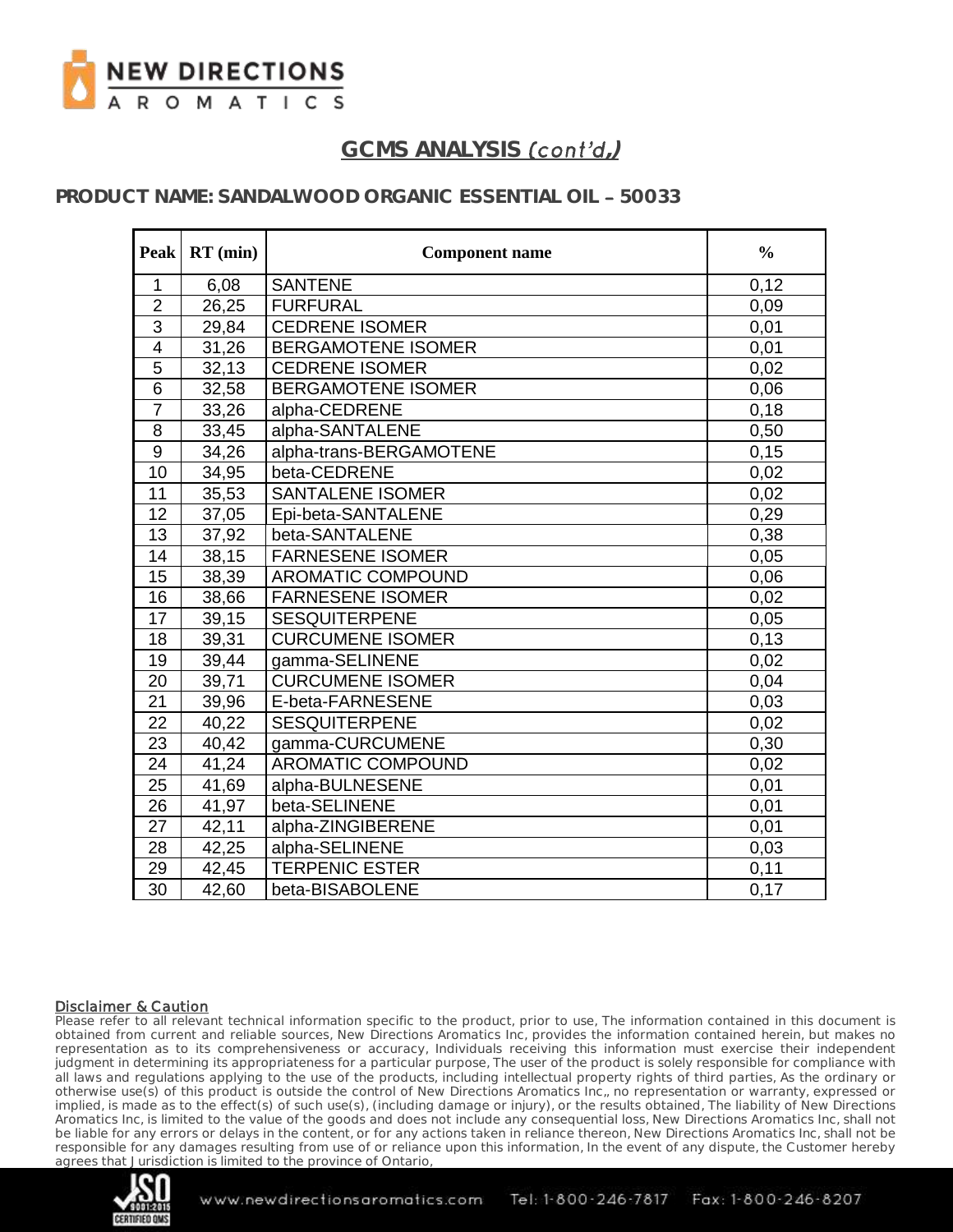

### **PRODUCT NAME: SANDALWOOD ORGANIC ESSENTIAL OIL 50033**

| <b>Peak</b>     | $RT$ (min) | <b>Component name</b>         | $\frac{0}{0}$ |
|-----------------|------------|-------------------------------|---------------|
| 31              | 42,65      | <b>CURCUMENE ISOMER</b>       | 0,06          |
| $\overline{32}$ | 43,32      | beta-CURCUMENE                | 0,40          |
| 33              | 43,58      | <b>SESQUITERPENE</b>          | 0,14          |
| 34              | 43,89      | alpha-FARNESENE               | 0,06          |
| 35              | 44,16      | <b>BERGAMOTENE ISOMER</b>     | 0,03          |
| 36              | 44,36      | <b>SELINENE ISOMER</b>        | 0,10          |
| 37              | 44,96      | beta-SESQUIPHELLANDRENE       | 0,08          |
| 38              | 45,02      | alpha-CURCUMENE               | 0,45          |
| 39              | 45,23      | alpha-BISABOLENE              | 0,08          |
| 40              | 45,74      | SESQUITERPENIC EPOXIDE        | 0,02          |
| 41              | 47,40      | DIMETHYL UNDECADIENONE ISOMER | 0,04          |
| 42              | 48,53      | PHOTOSANTALOL ISOMER          | 0.02          |
| 43              | 49,44      | SESQUITERPENIC EPOXIDE        | 0,09          |
| 44              | 49,57      | <b>SANTALOL ISOMER</b>        | 0,02          |
| 45              | 50,05      | <b>AROMATIC COMPOUND</b>      | 0,02          |
| 46              | 51,04      | <b>SESQUITERPENE</b>          | 0,03          |
| 47              | 51,86      | AROMATIC COMPOUND             | 0,04          |
| 48              | 52,02      | <b>AROMATIC COMPOUND</b>      | 0,03          |
| 49              | 52,21      | <b>AROMATIC COMPOUND</b>      | 0,16          |
| 50              | 52,91      | <b>SESQUITERPENOL</b>         | 0,39          |
| 51              | 53,82      | <b>DENDROLASIN</b>            | 0,99          |
| 52              | 54,08      | SESQUITERPENONE Mw=218        | 0,04          |
| 53              | 55,13      | SESQUITERPENONE Mw=218        | 0,22          |
| 54              | 55,20      | <b>SESQUITERPENOL</b>         | 0,09          |
| 55              | 55,62      | <b>SESQUITERPENOL</b>         | 0,16          |
| 56              | 55,71      | <b>AROMATIC COMPOUND</b>      | 0,05          |
| 57              | 56,15      | <b>AROMATIC COMPOUND</b>      | 0,02          |
| 58              | 56,51      | <b>AROMATIC COMPOUND</b>      | 0,09          |
| 59              | 58,15      | SESQUITERPENOL                | 0,06          |
| 60              | 58,37      | <b>SESQUITERPENOL</b>         | 0,02          |

#### Disclaimer & Caution

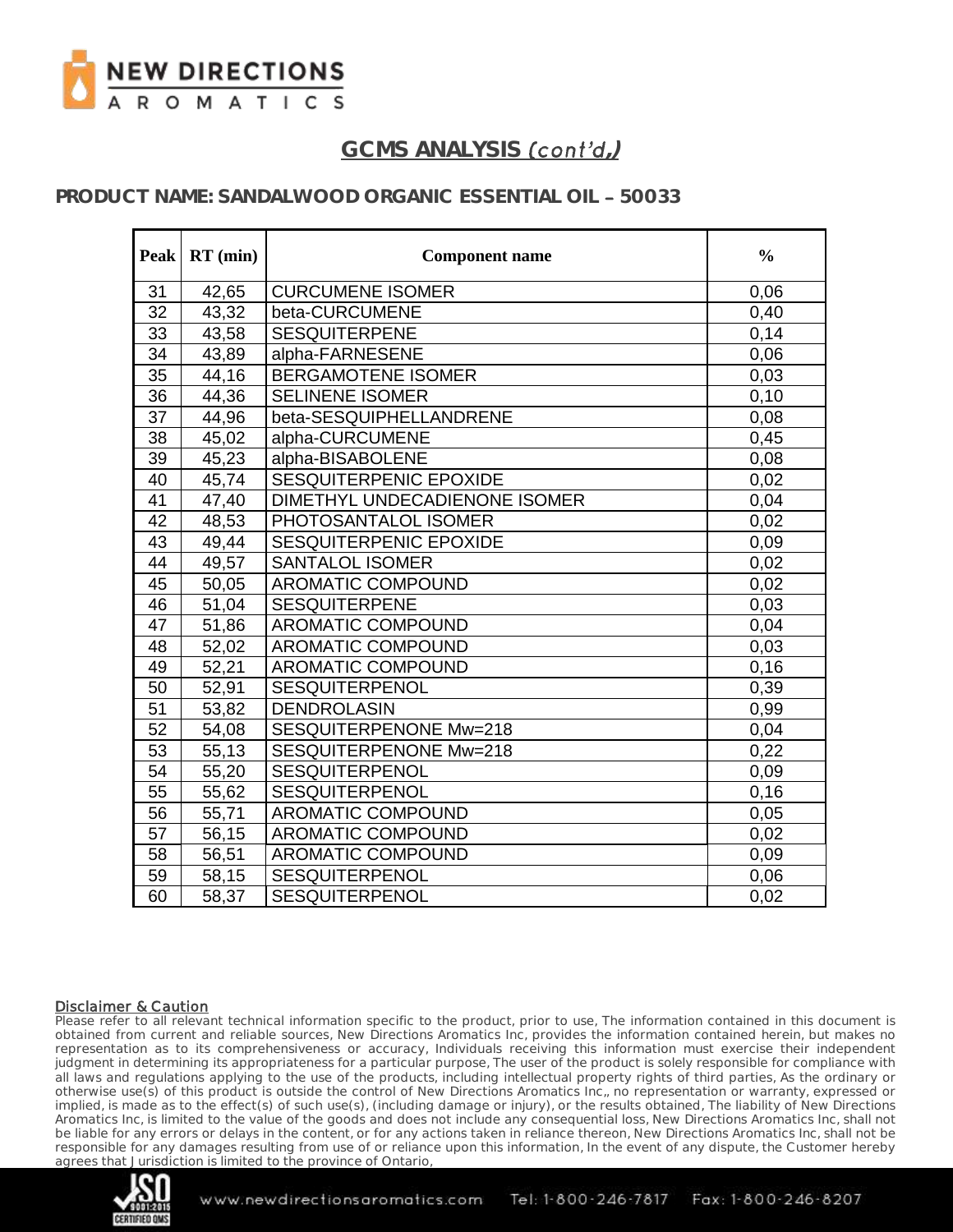

### **PRODUCT NAME: SANDALWOOD ORGANIC ESSENTIAL OIL 50033**

| <b>Peak</b>     | $RT$ (min) | <b>Component name</b>    | $\frac{0}{0}$ |
|-----------------|------------|--------------------------|---------------|
| 61              | 58,70      | AROMATIC COMPOUND        | 0,08          |
| 62              | 58,99      | SESQUITERPENONE Mw=218   | 0,03          |
| 63              | 59,50      | <b>NEROLIDOL</b>         | 2,28          |
| 64              | 59,65      | PHOTOSANTALOL ISOMER     | 0,06          |
| 65              | 60,41      | PHOTOSANTALOL ISOMER     | 0,06          |
| 66              | 60,83      | SESQUITERPENOL           | 0,06          |
| 67              | 61,72      | <b>GUAIOL</b>            | 0,21          |
| 68              | 62,99      | 10-épi-gamma-EUDESMOL    | 0,14          |
| 69              | 63,34      | <b>AROMATIC COMPOUND</b> | 0,12          |
| 70              | 63,54      | SESQUITERPENIC EPOXIDE   | 0,23          |
| 71              | 63,76      | AROMATIC COMPOUND        | 0,29          |
| 72              | 63,93      | SESQUITERPENIC EPOXIDE   | 0,22          |
| 73              | 64,12      | <b>SESQUITERPENOL</b>    | 0,12          |
| 74              | 64,26      | <b>SANTALOL ISOMER</b>   | 0,38          |
| $\overline{75}$ | 64,95      | epi-beta-BISABOLOL       | 1,57          |
| 76              | 65,03      | beta-BISABOLOL           | 0,55          |
| 77              | 65,72      | alpha-SANTALAL           | 0,45          |
| 78              | 65,75      | SESQUITERPENOL           | 0,15          |
| 79              | 65,99      | alpha-SANTALYL ACETATE   | 0,63          |
| 80              | 66,18      | <b>SESQUITERPENOL</b>    | 0,15          |
| 81              | 66,39      | SANTALIC COMPOUND Mw=216 | 0,66          |
| 82              | 66,75      | SANTALIC COMPOUND Mw=216 | 0,24          |
| 83              | 67,18      | <b>SESQUITERPENOL</b>    | 0,08          |
| 84              | 67,58      | <b>BULNESOL</b>          | 0,60          |
| 85              | 68,02      | alpha-BISABOLOL          | 0,29          |
| 86              | 68,27      | Epi-alpha-BISABOLOL      | 6,07          |
| 87              | 68,49      | <b>SESQUITERPENOL</b>    | 0,06          |
| 88              | 68,93      | beta-EUDESMOL            | 0,05          |
| 89              | 69,11      | SESQUITERPENONE Mw=218   | 0,27          |
| 90              | 69,55      | <b>SANTALOL ISOMER</b>   | 0,18          |

#### Disclaimer & Caution

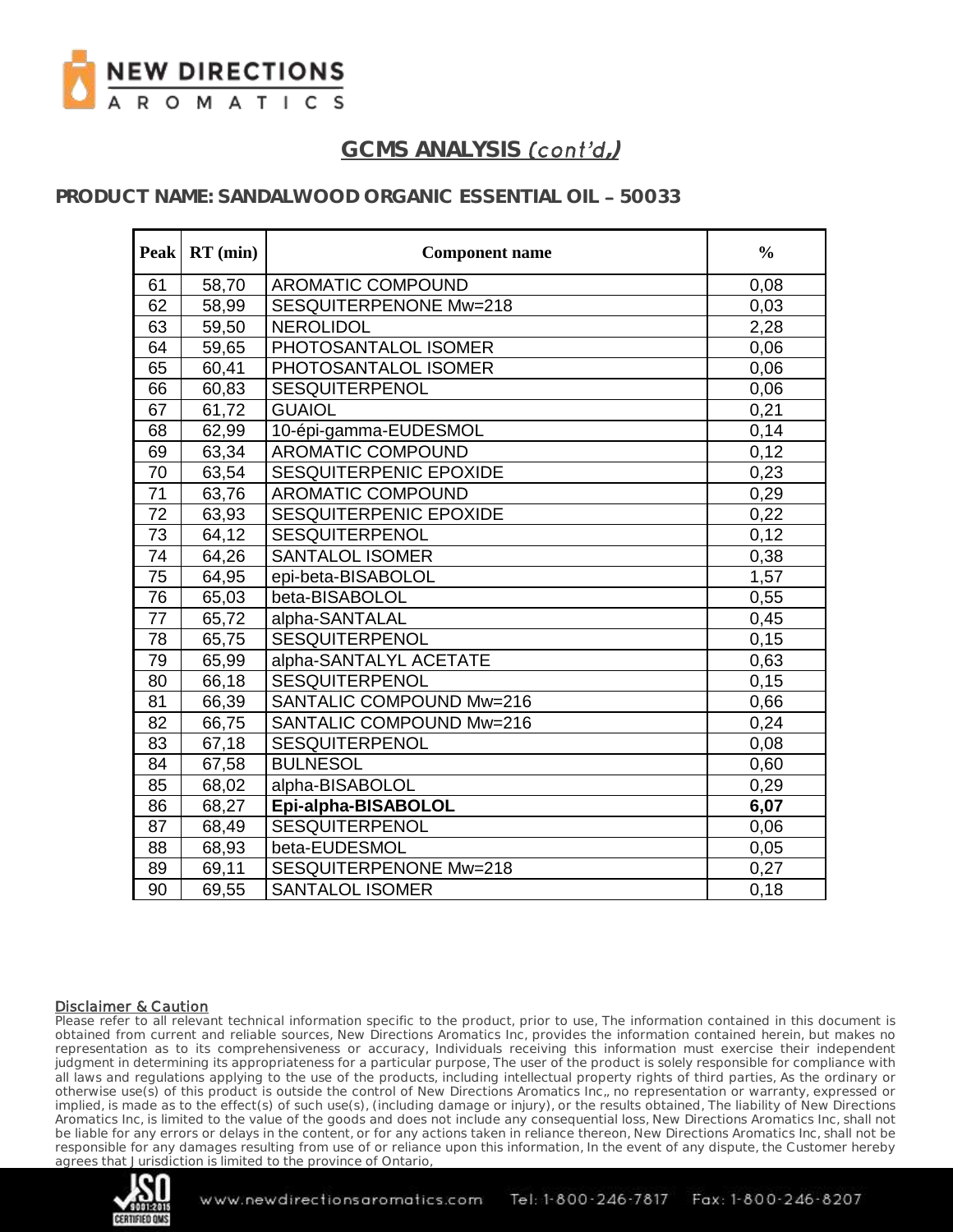

### **PRODUCT NAME: SANDALWOOD ORGANIC ESSENTIAL OIL 50033**

| Peak             | $RT$ (min)         | <b>Component name</b>     | $\frac{0}{0}$ |
|------------------|--------------------|---------------------------|---------------|
| 91               | 69,77              | <b>SESQUITERPENOL</b>     | 0,07          |
| 92               | 69,89              | EUDESMA-7(11)-EN-4-OL     | 0,12          |
| 93               | 70,24              | <b>SANTALOL ISOMER</b>    | 0,08          |
| 94               | 70,45              | <b>AROMATIC COMPOUND</b>  | 0,14          |
| 95               | 70,54              | COMPOUND Mw=222           | 0,05          |
| 96               | 70,75              | <b>FARNESYL ACETATE</b>   | 0,32          |
| 97               | 70,81              | <b>BERGAMOTOL ISOMER</b>  | 0,11          |
| 98               | 71,04              | COMPOUND Mw=222           | 0,04          |
| 99               | $\overline{72,}13$ | <b>SANTALOL ISOMER</b>    | 0,18          |
| 100              | 72,43              | <b>BERGAMOTENE ISOMER</b> | 0,66          |
| 101              | 72,61              | SESQUITERPENOL Mw=222     | 0,14          |
| 102              | 73,02              | AROMATIC COMPOUND         | 0,09          |
| 103              | 73,27              | <b>BERGAMOTENE ISOMER</b> | 0,18          |
| 104              | 74,05              | Z-alpha-SANTALOL          | 15,50         |
| 105              | 74,16              | <b>BERGAMOTOL ISOMER</b>  | 0,58          |
| 106              | 74,38              | Z-alpha,trans-BERGAMOTOL  | 6,90          |
| 107              | 74,55              | <b>FARNESOL</b>           | 7,07          |
| 108              | 74,73              | <b>BERGAMOTOL ISOMER</b>  | 0,57          |
| 109              | 75,16              | <b>BERGAMOTOL ISOMER</b>  | 0,69          |
| 110              | 75,59              | E-gamma-CURCUMENE-12-OL   | 1,08          |
| 111              | 79,58              | <b>SANTALOL ISOMER</b>    | 1,63          |
| $\overline{112}$ | 79,65              | <b>BERGAMOTOL ISOMER</b>  | 0,20          |
| 113              | 76,77              | Epi-beta-SANTALOL         | 1,36          |
| 114              | 77,51              | Z-beta-SANTALOL           | 5,50          |
| $\overline{115}$ | 77,79              | <b>SANTALOL ISOMER</b>    | 0,14          |
| 116              | 78,22              | Z-gamma-CURCUMENE-12-OL   | 5,92          |
| 117              | 78,55              | <b>SANTALOL ISOMER</b>    | 0,32          |
| 118              | 78,65              | <b>BERGAMOTOL ISOMER</b>  | 0,27          |
| 119              | 79,05              | <b>SANTALOL ISOMER</b>    | 1,03          |
| 120              | 79,16              | <b>BERGAMOTOL ISOMER</b>  | 0,46          |

#### Disclaimer & Caution